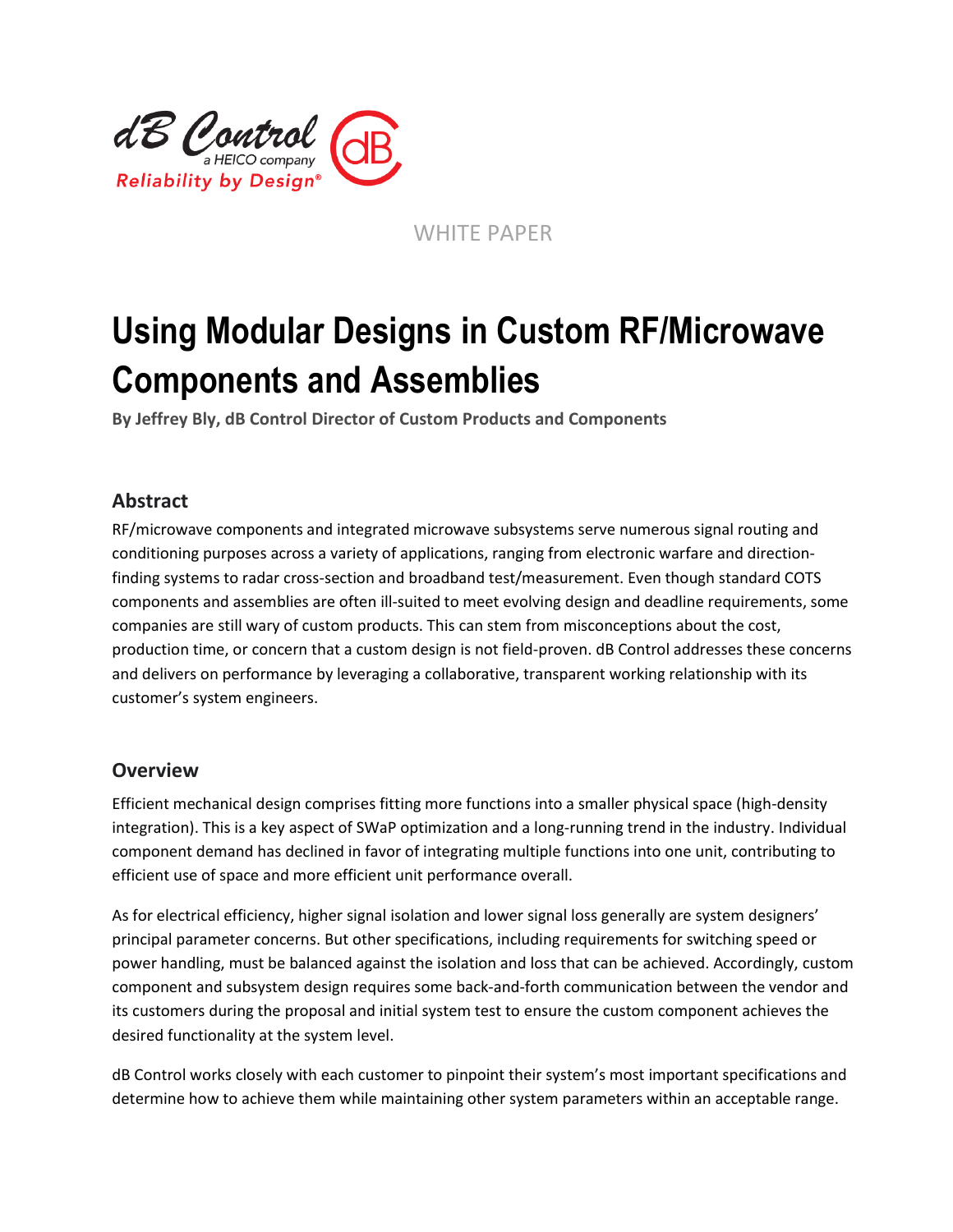This bespoke approach has become a necessity, as system priorities and physical space for each unit vary from project to project, based on the application.

## **Background**

dB Control's design process typically begins with the customer's block diagram that details functions, layout, inputs/outputs, etc. From this diagram, its engineers gain an understanding of the customer's requirements and then generate a proposal detailing our design approach to achieve their electrical and mechanical requirements.

Next, the engineering design team assesses the customer's desired form factor, because that can steer a design from being planer or H frame to being stacked in multiple levels. Properly routing signals through different levels can be a complicated endeavor, but it is one in which we have a breadth of experience and expertise.

Volume is also a consideration. Production typically is scheduled out in reasonable quantities over a given period. However, when a customer has a tight schedule that requires expediting the process, dB Control tracks all potential schedule risks to proactively manage them up front and prevent unnecessary delays.

If the customer deems the proposal acceptable, the project progresses to producing that design. If not, dB Control revises the proposal the customer is satisfied. The redesign process generally depends on the size of the teams involved and the timeframe, but it can include biweekly or monthly calls. Ultimately, dB Control tries to match its customer's sense of urgency. In most cases, customers are simultaneously dealing with other system design issues. When provided with the initial proposal, the customer must reconcile that data with the rest of the system. This generally takes longer than dB Control's adjustment process.

When the customer receives an updated proposal/design, they must re-address how the changes fit in with other components in the system. To build and maintain their confidence throughout the process, dB Control can build a subset of the proposed hardware — the part of the design relevant to a specific parameter or other concern. Building that leg of the system enables dB Control to share live data with its customers to give them confidence that the proposed design solution will meet required specifications.



Top Row: SPST Millimeter Wave, Single Pole Five Throw, 4x9 Switch Matrix

Middle Row: SP20T Packaged for Antenna Array

Bottom Row: Transfer Switch, Limiter/Switch Assembly, Switch/Hybrid Assembly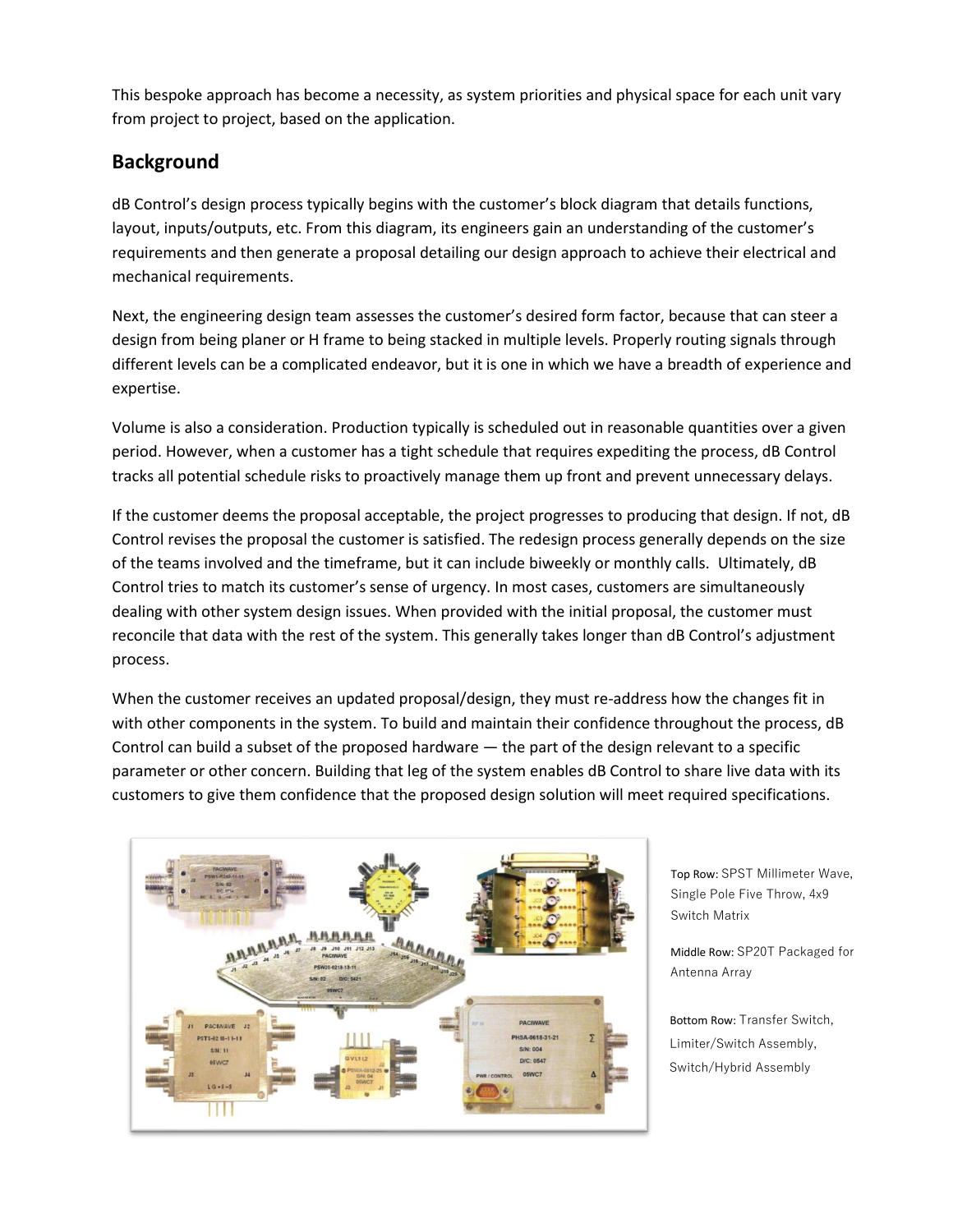

Single Pole, 5 Throw RF PIN Diode switch

#### **Solution**

dB Control provides components for a multitude of military, medical, instrumentation and telecom applications. It has experience working with numerous platforms and operating environments that demands flexibility and adaptability not only in the designs, but in the thought processes used to generate those designs. The company's unique modular design approach enables it to (1) integrate more functions into smaller and more form-constricted spaces than our competitors, (2) conceive, execute and manufacture custom RF/microwave components and integrated assemblies faster and more costeffectively than units created "from scratch" and (3) use similar modules to support multiple applications. As a result, modules do not have to completely redesign for every new assembly. In addition to design flexibility and timeline reduction, the modular approach minimizes materials cost because similar materials can be used in numerous applications.

While technically many of the RF/microwave components and subsystems dB Control provides are custom, the creation of these products is standard within the company. For example, modules from similar designs (e.g., drivers, switches, analog control functions) can be used for multiple layouts and formats. Such adaptability means dB Control can offer, for example, 2 to 36 port switches, manage all the drivers required and package the product to meet specific needs. Another advantage is that customers are not forced to use a static layout.

dB Control's expertise drives performance and function integration in many of its designs. Consider switching, for example. With high isolation and power handling requirements: crosstalk and similar problems such as spurs bleeding out throughout the system can confound vendors lacking the switching expertise to isolate signals. As most systems specs have spur requirements (e.g., minimum 60 dB or 80 dB down), ineptitude chasing the source of those spurs wastes time, or worse, results in failure to meet customer requirements.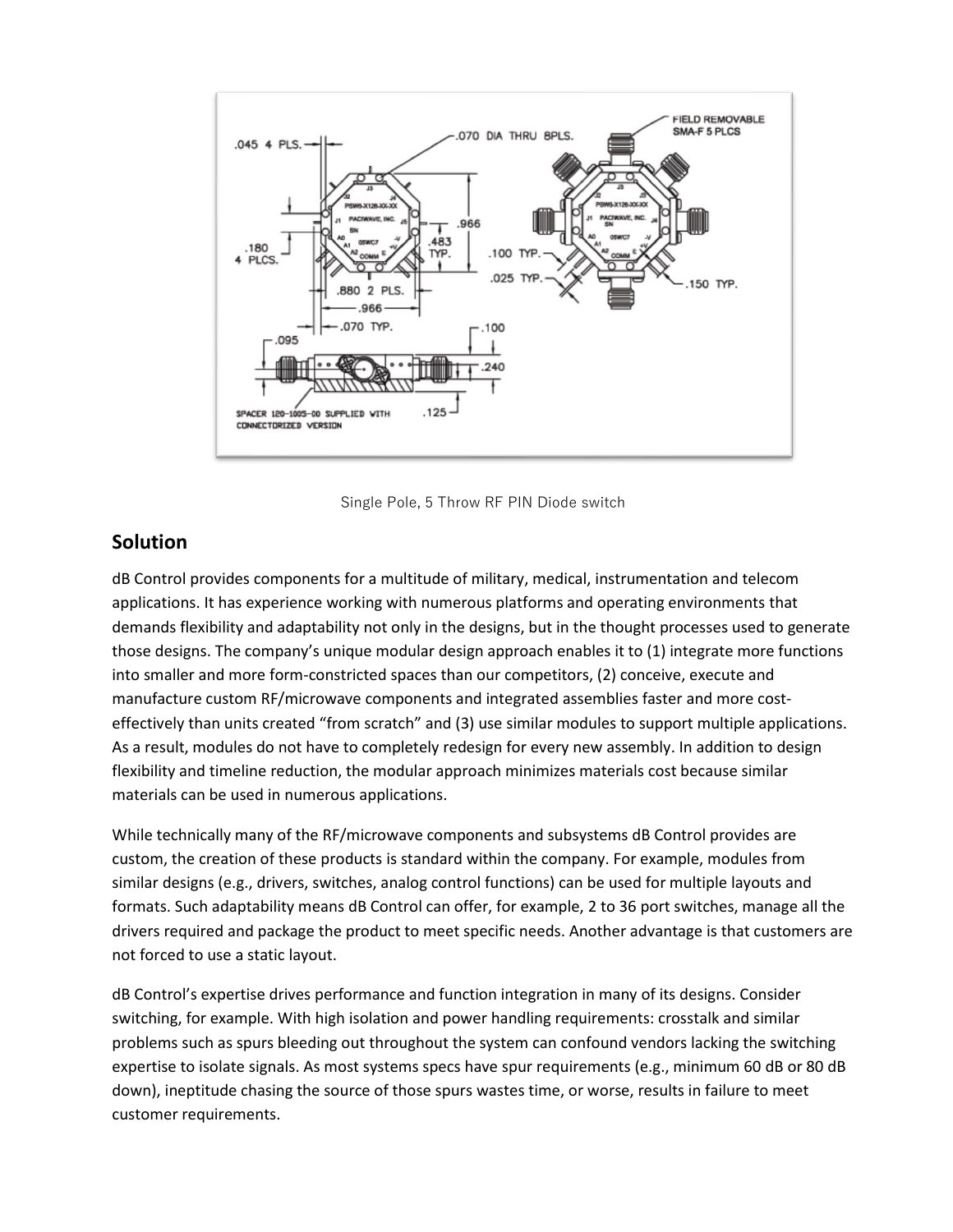Readily available commercial off-the-shelf (COTS) components such as MMIC amplifiers, filters or MMIC switches have limited performance. When integrated, there is little tuning flexibility to meet tough system requirements. However, many improvements can be made while integrating these individual functions along with carefully selected discrete device designs and carefully aligning them to provide additional tuning options. The result is excellent functionality for a system.

#### **Conclusion**

Organizations in need of RF/microwave components and microwave subsystems often have difficulty identifying standard catalog solutions that will perform optimally, or even fit adequately, within their specific systems. dB Control works with its customer to balance design requirements with cost and performance trade-offs. This enables it to produce custom layouts that adhere to its customer's specifications. dB Control combines proven designs with intuitive customization that optimizes SWaP. By using a fielded, Mil-Qualified modular design approach, the company has the increased flexibility to meet a customer's challenging requirements.

#### **Resources**

Datasheets for dB Control's RF PIN Diode Switches and Assemblies, and for its compact Detector Logarithmic Video Amplifiers (DLVA) and Successive DLVAs, be downloaded from **<https://www.dbcontrol.com/datasheet-library/>**

## **About The Author**

**Jeffrey Bly** is the director of sales, custom products and components at dB Control. With 22 years of industry experience, he is a valuable resource for dB Control's customers, including defense contractors and military organizations, that need custom RF/microwave components and integrated assemblies. Previously, Bly was the senior director of space products and components at Teledyne Microwave Solutions. He received his BSEE in Electrical Engineering from California State Polytechnic University and was awarded the Meritorious Achievement Medal from the US Air Force.

## **About dB Control**

Established in 1990, dB Control supplies mission-critical (often sole-source) products worldwide to military organizations, major defense contractors, and commercial manufacturers. The company designs and manufactures reliable high- and low-voltage power supplies, high-power TWT Amplifiers (TWTAs), microwave power modules (MPMs), transmitters, and high-voltage power supplies (HVPS) for radar, electronic countermeasures (ECM) and communication applications on airborne, maritime, and groundbased military platforms. Since acquiring Paciwave in 2021 and TTT-Cubed in 2019, dB Control now offers specialized RF/microwave components, integrated microwave subsystems and custom radio frequency